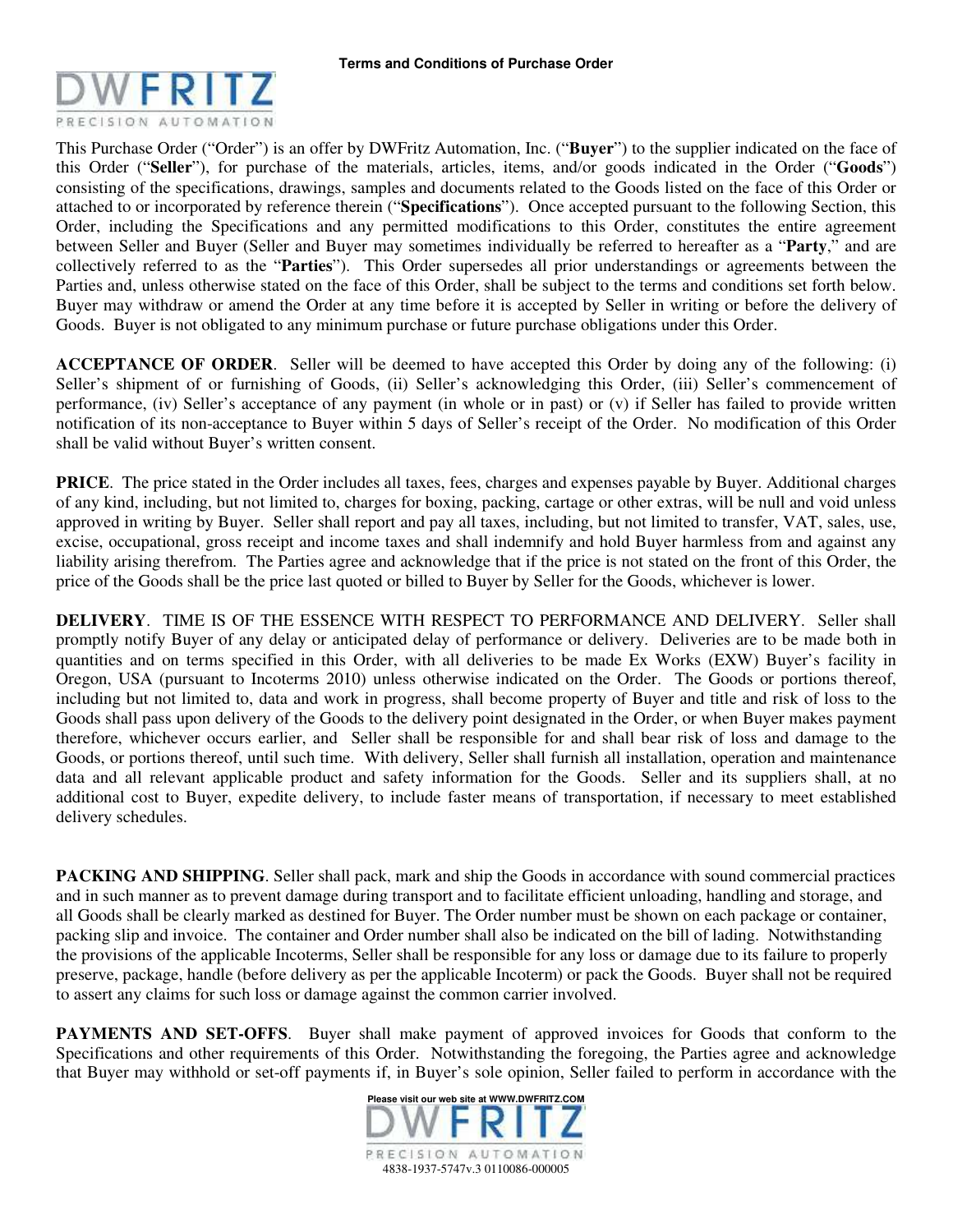provisions of this Order, or if set-offs in favor of Buyer in this or other transactions between the Parties are asserted. Payments of invoices shall be based upon and the discount period shall start from the latest one of the following dates: (a) Buyer's receipt and acceptance of the Goods; or (b) the specific date stated in this Order. Unless otherwise agreed in writing by the Parties or indicated on the Order, payment of invoices shall be made net 60 days. Seller shall timely pay claims of all of its suppliers furnishing goods and services for or used in providing the Goods. Seller agrees that Buyer may, at Buyer's option, make payments directly to suppliers of Seller whenever Buyer has reason to believe Seller has not paid or is likely not to pay promptly such suppliers the amounts due them for goods and services used for this Order. Seller hereby grants to Buyer a security interest in the Goods or parts thereof for which Buyer prepays or advances funds under this Order, to the extent of such payments or advanced funds. Seller shall execute and file all documents and financial statements necessary to perfect such security interest. Seller shall furnish, if requested, as a condition of payment, releases and waivers of lien and claims consisting of terms acceptable to Buyer before payment of invoices are made hereunder. To the extent allowed by applicable laws, Seller agrees to waive all liens which it may otherwise assert in the resolution of disputes arising out of performance of this Order.

**BUYER CHANGES**. Buyer may at any time, by written request, suspend or extend the time for delivery, or make changes in: (a) the quantities ordered; (b) the delivery schedule or place of delivery; (c) the method of shipment; or (d) the Specifications applicable to this Order. Seller will make best efforts to accommodate any such requests. Seller grants free, safe and clear access to Buyer to any of Seller's and Seller's suppliers' premises for Buyer to investigate the status of such expedited requests and Seller's conformance with fulfillment of expedited requests. If any such change affects Seller's cost or time of delivery, an equitable adjustment may be made to the Order price or delivery, as appropriate, by mutual written agreement of the Parties. Request for adjustment must be brought to the attention of Buyer, by written notice from Seller, within 15 days of Buyer's notification of change, or Seller shall forego its right to adjusted prices of delivery dates. Changes to price or delivery affected without prior written approval of Buyer shall be the responsibility of Seller and costs thereof shall be borne by Seller.

**QUALITY CONTROL.** Seller shall maintain a proper and consistent quality program that is acceptable to Buyer and that meets best industry standards, to assure that the Goods shall comply with the standards of quality stated in this Order and meet the requirements of this Order in workmanship, materials, acceptance, Specifications, performance and reliability.

**INSPECTION AND ACCEPTANCE OF GOODS**. Goods ordered pursuant to this Order are subject to Buyer's and its customers' audits, inspections and tests at all times and places. If requested by Buyer, Seller shall provide to Buyer the results of all samplings, analysis, inspections or tests relating to the Goods and/or this Order. In addition to other remedies hereunder or available under law, Buyer may reject or revoke acceptance of any Goods that fail to comply with the Specifications or other requirements, representations or warranties of this Order including quantity ("**Non-Conforming Goods**"). Non-Conforming Goods will be held pending Buyer's instructions and at Seller's risk of loss, and if Buyer so directs, will be returned to Seller at Seller's expense. If inspection discloses that the Goods are Non-Conforming Goods, Buyer shall have the right, at Buyer's option, to (i) cancel any unshipped portion of the Order and receive a full refund of any amounts paid for the unshipped portions (ii) rescind the Order in its entirety and receive a full refund of any amounts paid; (iii) accept the Non-Conforming Goods at a reasonably reduced price; or (iv) reject the Non-Conforming Goods and require replacement of the rejected Non-Conforming Goods. The making of, or failure to make any inspection of, payment for, or acceptance of Goods shall in no way impair Buyer's right to reject or revoke acceptance of Non-Conforming Goods at any time, in which case Seller shall bear all cost of repair, replacement and transportation of the Non-Conforming Goods, and shall reimburse Buyer in respect of all costs and expenses (including, without limitation, inspection, handling and storage costs) reasonably incurred by Buyer in connection therewith. Buyer's review or approval of Seller's methods, manufacturing procedures, drawings, calculations and other documents shall not relieve Seller of any responsibility for Goods delivered hereunder. If Seller fails to timely deliver Goods to replace Non-Conforming Goods, Buyer may replace such Non-Conforming Goods with goods from a third party, charge Seller the difference in cost and terminate this Order for cause.

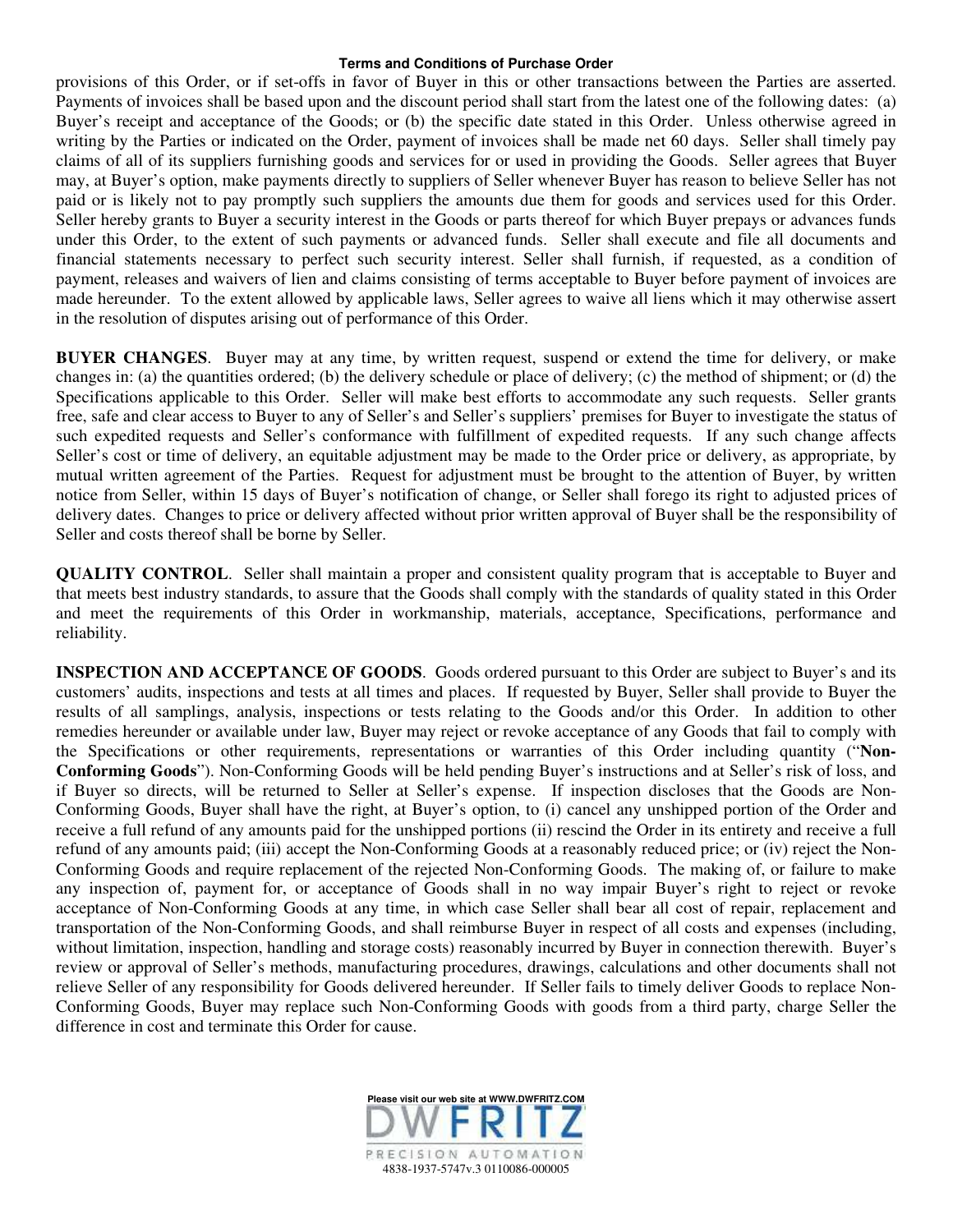**WARRANTIES**. Seller represents and warrants that the Goods and all portions thereof shall: (a) be free and clear of all liens, security interests and encumbrances and free from defects in title, design, material and workmanship; (b) conform to all current and applicable specifications and performance criteria including the Specifications; (c) be new, merchantable and fit for their intended purposes; (d) have met and complied with all tests required; (e) meet and comply with all process, design, utility, mechanical, performance and other guarantees required by this Order; (f) be manufactured and sold in compliance with all applicable federal, state and local laws, rules and regulations including, without limitation, all laws regarding anti-bribery, anti-corruption, occupational health or safety issues, labor laws, product safety laws, export control, unfair competition, anti-discrimination, false advertising, and hazardous waste or toxic substances management, handling or disposal laws, as applicable; (g) not contain hazardous substances including heavy metals and toxic substances that require a consumer notification under California's Proposition 65 or, if such materials are present, they will be present at or below the applicable safe harbor levels established by California's Proposition 65, and (h) not infringe the intellectual property rights of a third party. Seller further represents and warrants that Seller has obtained all the permits, licenses, and approvals necessary to manufacture and/or supply the Goods as required by this Order. Buyer may assign to its customers and end-users of the Goods any warranty rights Buyer may have under this Order.

**INTELLECTUAL PROPERTY RIGHTS**. Any Buyer designs, drawings, Specifications, or other intellectual property rights provided by Buyer to Seller ("**Buyer IP**") are the sole and exclusive property of Buyer. If Seller contributes any improvement to Buyer IP, Seller hereby assigns all right, title and interest to such improvements to Buyer. Buyer hereby grants to Seller a revocable, royalty-free, non-exclusive, non-transferable license to use the Buyer IP solely for use in connection with manufacturing the Goods for sale to Buyer pursuant to this Order. All information with respect to the Buyer IP shall be confidential and proprietary information of Buyer. Except for the Buyer IP, all drawings, specifications, designs and any other intellectual property rights in the Goods are the sole exclusive property of Seller. All intellectual property created by Seller pursuant to the Order including Work Product will become the property of Buyer. Seller agrees that all creative work prepared or originated by Seller for Buyer, or during or within the scope of the Order that may be subject to protection under federal copyright laws ("**Work Product**"), shall be the sole property of Buyer upon fixation in a tangible medium of expression. Seller expressly acknowledges that the Work Product is to be considered "work for hire" within the meaning of the United States Copyright Act (the "**Act**"), and Buyer is to be the "author" within the meaning of the Act. All copyrights in the Work Product, as well as all copies of such Work Product, in any medium, shall be owned exclusively by Buyer on their creation, and Seller expressly disclaims any interest in them.

**TOOLING/MOLDS.** Any components, machinery, equipment or tools that are provided by Buyer or are created by Seller using Buyer IP ("**Tooling**") shall at all times be and remain the property of Buyer. Tooling will only be used by Seller for the manufacture of the Goods. Seller shall always communicate that the Tooling is the property of Buyer, will mark the Tooling as being the property of Buyer, and will insure and maintain the Tooling at Seller's expense. Title to all Tooling shall remain with Buyer but Seller will have the risk of loss while the Tooling is in Seller's possession.

**ASSIGNMENT/SUBCONTRACTING**. Unless specifically outlined in this Order (including the Specifications), Seller shall not without Buyer's consent in writing assign or sub-contract this Order or any part thereof. Any such consent shall not relieve the Seller of any of his obligations under the contract. In the event Seller uses any approved subcontractors, Seller shall ensure such subcontractor's compliance with this Order and shall be responsible for their performance and any breach of this Order. The Seller shall ensure that it includes corresponding conditions to those set out in this Order in the Seller's contracts with its supply chain, particularly in relation to inspection, customer flow-down requirements, regulatory and quality compliance and rights of recourse, including on termination

**INSURANCE**. Seller represents and warrants to Buyer that it has in place with reputable insurers such insurance policies in coverage amounts that would be maintained by a prudent supplier of goods similar to the Goods, including, as applicable, professional errors and omissions liability insurance and comprehensive commercial general liability insurance (including product liability coverage, all-risk contractors' equipment insurance, and automobile liability insurance). Seller shall also maintain the statutory requirements for workers' compensation insurance. In addition, Seller maintain, at its own cost, such insurance policies and coverages as may be reasonably required by Buyer from time to time. Seller will promptly deliver to Buyer, as and when requested, written proof of such insurance. Buyer will be named as an additional

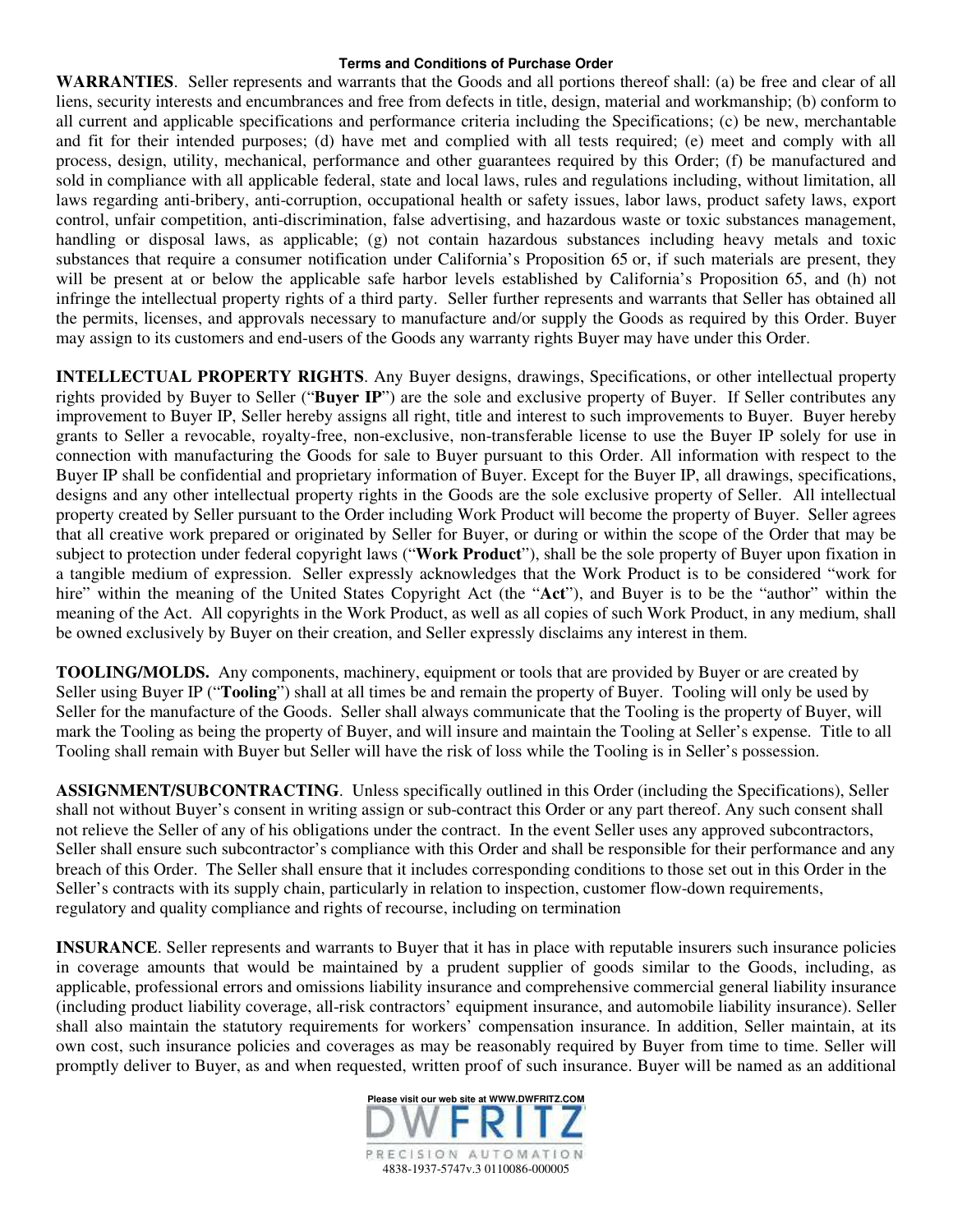insured under any such policies. Such insurance will provide that it cannot be cancelled, or materially changed so as to affect the coverage provided under this Order, without the insurer providing at least 30 days prior written notice to Buyer.

**TERMINATION**. Buyer may, at its sole discretion, terminate this Order or any part thereof for no cause at any time, in which case Seller shall be entitled to payment of an equitable amount for authorized work performed up to the time of such termination, provided requests for payment must be made by Seller in writing within 30 days after the effective day of termination. Buyer may also terminate this Order for Cause by providing written notice to Seller and then will not be obligated to make any equitable payment to Seller for work performed. For purposes of this Order, "**Cause**" shall mean (a) if Seller breaches any term of this Order; (b) if, in the opinion of Buyer, Seller fails to make progress or fails to provide reasonable assurances of Seller's progress, thereby endangering timely delivery; or (c) in case of any proceeding by or against Seller in bankruptcy, insolvency, the appointment of receiver or trustee or the assignment for the benefit of creditors. Seller shall indemnify and hold harmless Buyer for all costs, losses, expenses and damages incurred by Buyer by reason of such termination for Cause. On termination, Seller will deliver to Buyer, Ex Works Buyer, and at Seller's cost (i) any Goods, Goods-in-process or materials purchase by Seller for making the Goods for which Buyer has made any full or partial payment and Buyer and Seller will negotiate in good faith the cost of any such items, and (ii) all Tooling.

**INCONSISTENT TERMS.** Buyer is not bound by and hereby expressly rejects Seller's general conditions of sale and any additional or different terms or provisions that may appear on any proposal, quotation, price list, acknowledgment, invoice, packing slip or the like used by Seller. Course of performance, course of dealing, and usage of trade shall not be applied to modify this Order.

**COUNTERFEIT GOODS**. All Goods provided by the Seller to the Buyer, including any Goods that are provided by Seller via Seller's subcontractors, must be original and genuine, and in full compliance with all of this Order including the Specifications. Seller warrants that it has received from all of its subcontractors and suppliers all data necessary to comply with this obligation and the Seller has validated all such data. Seller will ensure that none of the Goods are counterfeit, inaccurately marked, or in any manner misrepresented. The Seller shall operate a counterfeit control process for all Goods regardless of industry sector consistent with these provisions and reasonable commercial terms for applicable industry sectors, and the Buyer shall have the right to audit, inspect and/or approve the process at any time before or after delivery of the Goods

**INDEMNITIES**. Seller shall indemnify, defend and hold harmless Buyer, its affiliates, and their respective officers, directors, shareholders, employees, consultants, and agents from and against any claims, fines, losses, actions, damages, expenses, deficiencies, awards, liabilities, penalties (including reasonable attorney's fees) related to or arising out of: (a) death, bodily injury, or loss or damage to real or tangible personal property resulting from the use of or any actual or alleged defect in the Goods, or from the failure of the Goods to comply with the warranties hereunder; (b) any claim that the Goods infringe or violate the intellectual property rights or other rights of any person; (c) any negligent act or omission of Seller, its affiliates, or their employees, agents or subcontractors; (d) a breach by Seller, its employees, agents or contractors of any representation, warranty or covenant, or any non-fulfillment of any obligation of Seller, under this Order; ; (e) any liens or encumbrances relating to any Goods; (f) any violation of any law, regulation or ordinance by Seller, its employees, agents or contractors; or (g) any dispute between Seller and any of its employees, subcontractors or suppliers.

**CONFLICT MINERALS.** Seller warrants that, to its knowledge, no tantalum, tin, tungsten and/or gold ("Conflict Minerals") contained in any Good originated from the Democratic Republic of the Congo or an adjoining country, unless the Conflict Minerals were processed by a facility listed as conformant pursuant to the RMI Responsible Minerals Assurance Process. Seller agrees to abide by the terms and conditions in Buyer's Conflict Minerals Policy and to communicate to its sub-suppliers Seller's own commitment to responsible sourcing and legal compliance. Seller agrees to cooperate and work with its sub-suppliers in an attempt to ensure traceability of Conflict Minerals, at least to the smelter or refiner level, to maintain and record all Conflict Minerals traceability documentation for five years and to provide such documentation to Buyer upon request.